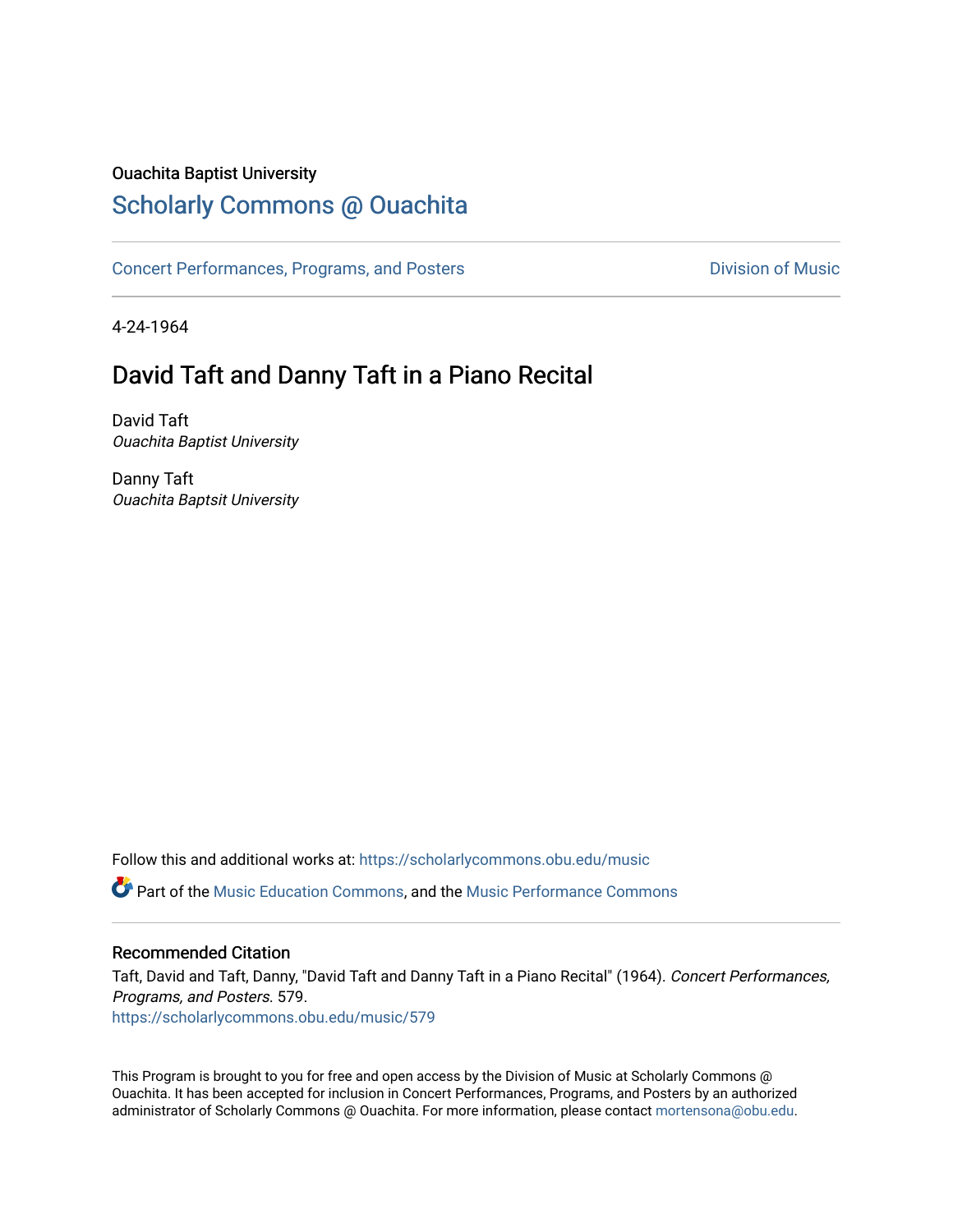### OUACHITA BAPTIST COLLEGE DIVISION OF FINE ARTS

#### PRESENTS

DAVID TAFT, PIANO DANNY TAFT. PIANO

FIRST BAPTIST CHURCH MALVERN. ARKANSAS

FRIDAY, APRIL 24.1964

7:30 IN THE EVENING

David and Danny are special students of Bill Trantham